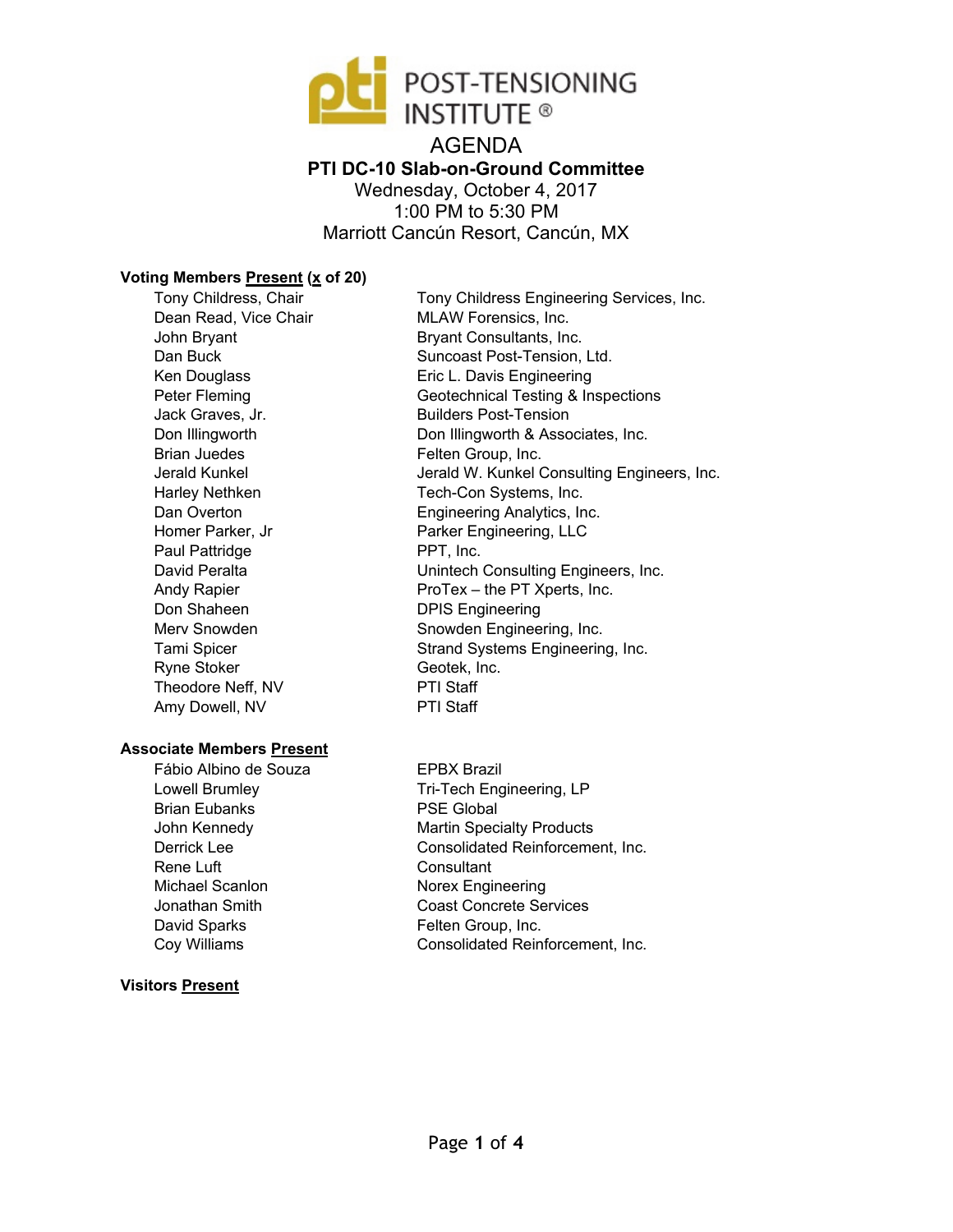# **ACTION ITEMS FROM LAST / THIS MEETING**

| Item $#$ | <b>Subject</b>    | <b>Action</b>                              | <b>Responsible</b> | Deadline /<br><b>Completed</b> |
|----------|-------------------|--------------------------------------------|--------------------|--------------------------------|
|          | Performance       | Rewrite based on agreement at              |                    | $8/7/17 -$                     |
|          | Evaluation        | October 2016 meeting and reballot          |                    | sent to                        |
|          | Guidelines        |                                            |                    | <b>TAB</b> review              |
|          | <b>User Guide</b> | <b>Start balloting Structural Chapters</b> |                    | After                          |
|          |                   |                                            |                    | editorial                      |
|          |                   |                                            |                    | review                         |
|          |                   |                                            |                    | Oct17                          |

| <b>Agenda Item</b>                                                                                                                                                                 | <b>Time Limit</b> | <b>Expected Outcome /</b><br><b>Actions Taken</b>                                                                                                                                                                                                                                                                                                                                                          |
|------------------------------------------------------------------------------------------------------------------------------------------------------------------------------------|-------------------|------------------------------------------------------------------------------------------------------------------------------------------------------------------------------------------------------------------------------------------------------------------------------------------------------------------------------------------------------------------------------------------------------------|
| A. General<br>A.1 Call to Order<br>A.2 Introductions<br>A.3 Committee Roster /<br>Changes<br>A.4 PTI Antitrust Policy<br>A.5 Annual Report                                         |                   |                                                                                                                                                                                                                                                                                                                                                                                                            |
| <b>B. Agenda &amp; Minutes</b><br><b>B.1 Approval of Agenda</b><br><b>B.2 Approval of Minutes</b><br>from 10/8/15, 4/25/16,<br>10/5/16, and 5/1/17<br>(Meeting ballot<br>required) |                   | B.2<br>Vote on Minutes from 10/8/15 approval<br>Motion / Second: Name / Name<br>Result: X-X-X (Y-N-A)<br>Vote on Minutes from 4/25/16 approval<br>Motion / Second: Name / Name<br>Result: X-X-X (Y-N-A)<br>Vote on Minutes from 10/5/16 approval<br>Motion / Second: Name / Name<br>Result: X-X-X (Y-N-A)<br>Vote on Minutes from 5/1/17 approval<br>Motion / Second: Name / Name<br>Result: X-X-X (Y-N-A) |
| C. Actions Taken Between<br><b>Meetings</b><br>C.1 Letter Ballots (none)                                                                                                           |                   |                                                                                                                                                                                                                                                                                                                                                                                                            |
| C.2 Web Meetings (none)                                                                                                                                                            |                   |                                                                                                                                                                                                                                                                                                                                                                                                            |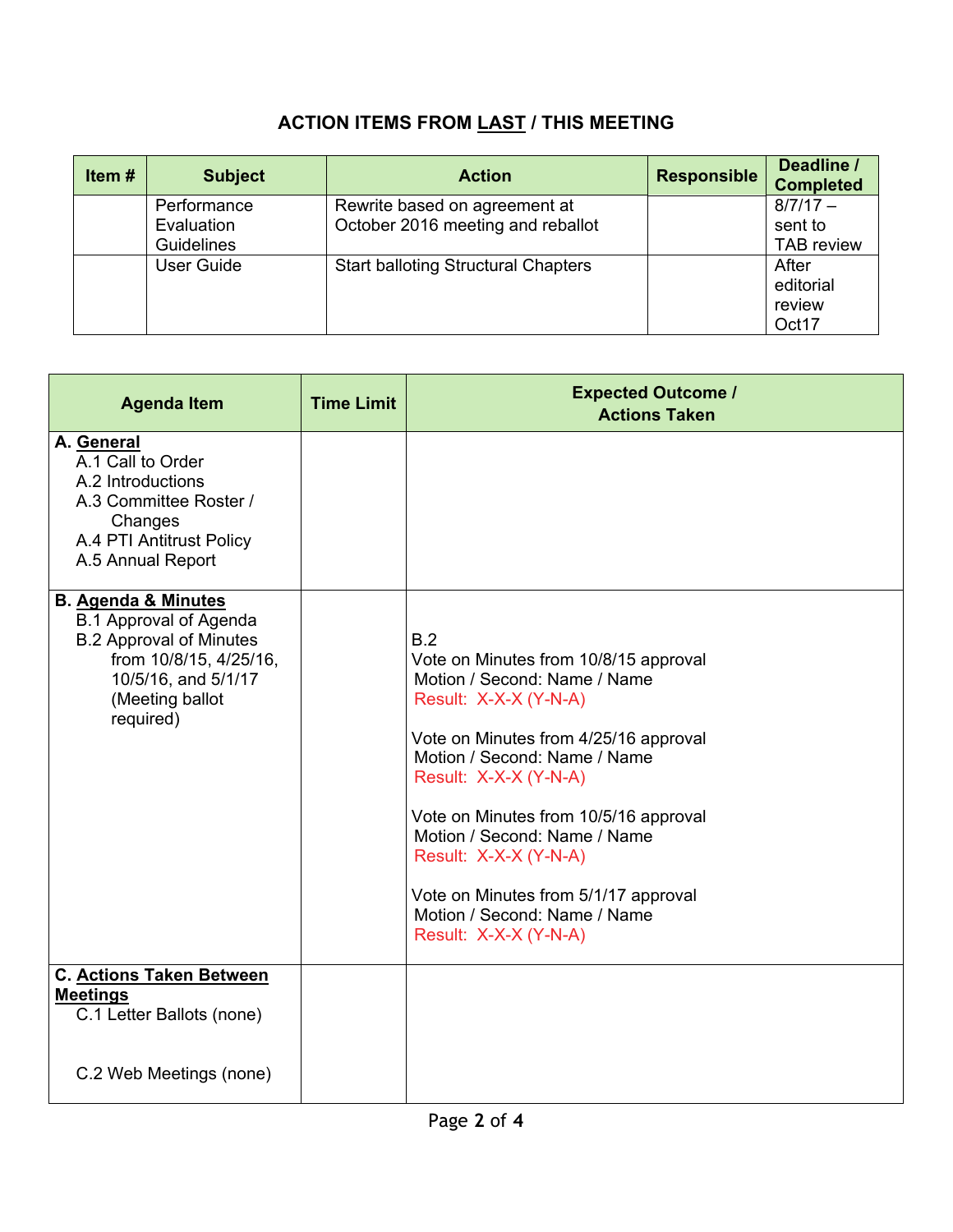| <b>Agenda Item</b>                                                                                        | <b>Time Limit</b> | <b>Expected Outcome /</b><br><b>Actions Taken</b>                                                                                                                                                                                                                                                               |
|-----------------------------------------------------------------------------------------------------------|-------------------|-----------------------------------------------------------------------------------------------------------------------------------------------------------------------------------------------------------------------------------------------------------------------------------------------------------------|
| 1. Action Item 1: (Response<br>to TAB Comments on<br>DC10.8-xx)<br>1.1. TAB Comments                      | 30 min            | 1.1 Review and respond to TAB comments on DC10.8-xx,<br>Guide for Performance Evaluation of SOG Foundations                                                                                                                                                                                                     |
| 2. Action Item 2: (SOG User<br>Guide - pre-ballot<br>discussion)<br>2.1. Overlapping Design<br>Rectangles | 20 min            |                                                                                                                                                                                                                                                                                                                 |
| 2.2 Special Design Issues                                                                                 | 20 min            |                                                                                                                                                                                                                                                                                                                 |
| 2.3 Design Examples                                                                                       | 20 min            |                                                                                                                                                                                                                                                                                                                 |
| 2.4 Geotechnical chapters                                                                                 | 30 min            |                                                                                                                                                                                                                                                                                                                 |
| 3. Action Item 3: (DC10.5-12<br><b>Standard- Task Group</b>                                               |                   |                                                                                                                                                                                                                                                                                                                 |
| Updates)<br>3.1 Six Beta / Tami                                                                           | $15$ min          | 2.1 Update                                                                                                                                                                                                                                                                                                      |
| 3.2 Overlapping Rectangles<br>/ Tony                                                                      | $15 \text{ min}$  | 2.2 Ready for Ballot                                                                                                                                                                                                                                                                                            |
| 3.3 1.2 Beam Depth Ratio /<br>Don S.                                                                      | $15 \text{ min}$  | 2.3 Update                                                                                                                                                                                                                                                                                                      |
| 3.4 Examples of non-<br>continuous beams / Ken D.,<br>Jerry, Dan                                          | $15$ min          | 2.4 Update                                                                                                                                                                                                                                                                                                      |
| 3.5 Eccentricity of tendon<br>forces / Max tendon spacing<br>/ Dean, Brian                                | $10 \text{ min}$  | 2.5 Update                                                                                                                                                                                                                                                                                                      |
| <b>E. New Business</b><br>E.1 Structural SOG User<br>Guide Webinar                                        | $10$ min          | E.1 Identify TG to work on update of existing SOG design<br>presentation for use as a webinar                                                                                                                                                                                                                   |
| E.2 Review of documents<br>and identification of<br>those in need of<br>revision                          | $10 \text{ min}$  | E.2<br>DC10.1-08: Design of Post-Tensioned Slabs-on-Ground<br>$\bullet$<br>(currently under revision)<br>DC10.3-06: Design and Construction of PT Sport Courts<br>$\bullet$<br>(revision started – update on progress by Jack Graves)<br>DC10.5-12: Standard Requirements (revisions have started)<br>$\bullet$ |